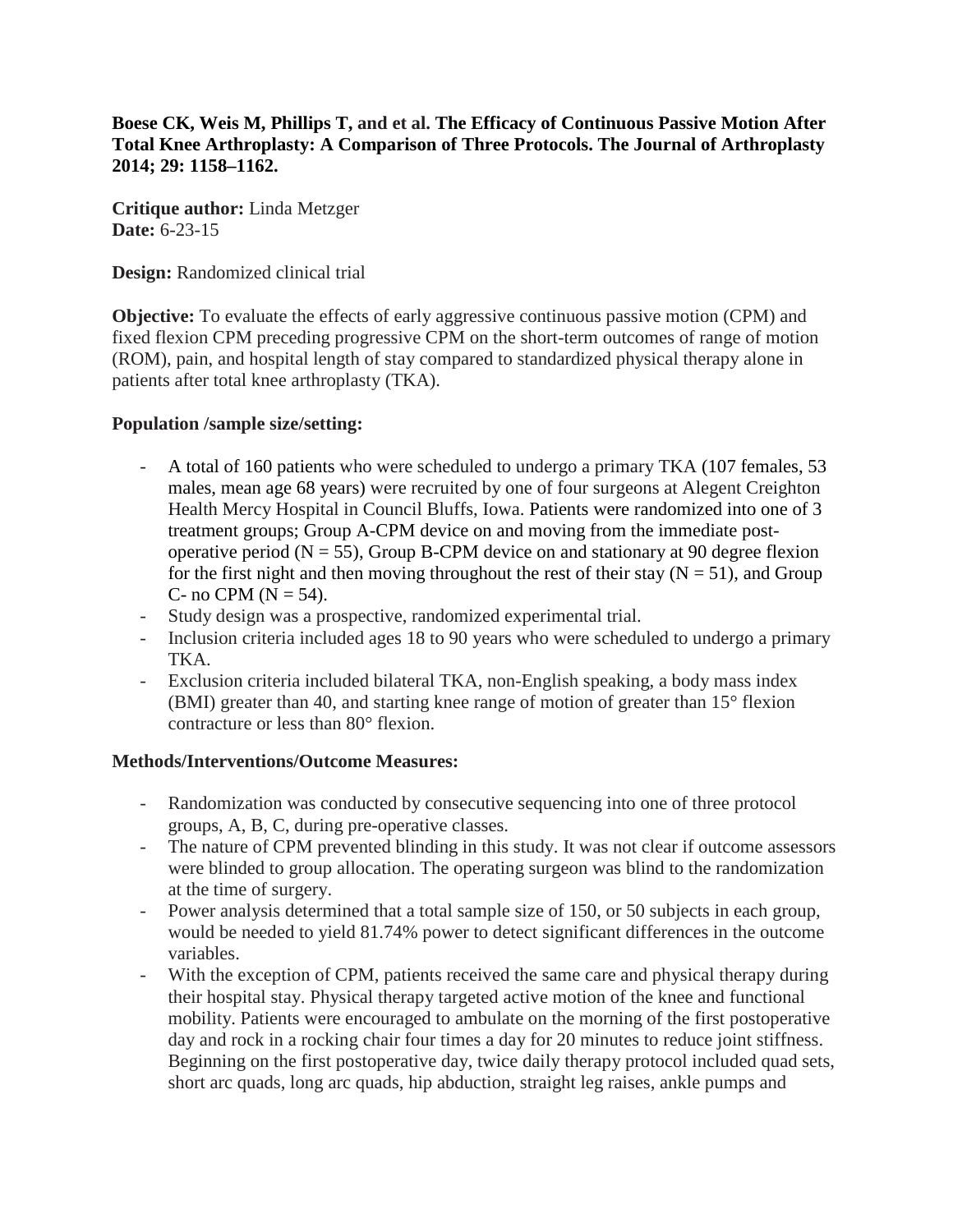gluteal sets. A five pound sand bag was placed on the operative knee (Ottoman stretch) four times a day for 10 minutes to promote knee extension as tolerated.

- Group A patients receiving a moving CPM immediately upon arrival to the orthopedic floor moving from  $0-110^0$  ROM. Degrees of flexion were adjusted per patient tolerance. CPM continued daily for a minimum of 5 hours per day as tolerated for a minimum of 2 days and was continued until 90 degrees of active flexion was obtained.
- Group  $B$  patients receiving a non-moving CPM immediately upon arrival to the orthopedic floor. The operative leg was placed in a fixed, bent position following surgery and held in this position during the first night for a minimum of 8 hours and a maximum of 19 hours. The goal was to hold the knee stationary at 90 degrees; however, flexion was decreased as needed for patient comfort. During all subsequent hospital days, the Group A protocol was followed.
- Group C control patients did not receive a CPM machine during their hospital stay. The operative leg rested on the hospital bed.
- Patients were discharged home if able to ambulate independently, perform activities of daily living, range of motion flexion  $> 90^0$ , extension  $< 15^0$  and pain controlled with oral analgesics.
- Primary outcome measures included;
	- o self-reported pain scores 30 minutes prior to morning and afternoon physical therapy sessions on postoperative days 1 and 2 using the visual analog scale  $(VAS)$ ;
	- o Active flexion and extension ROM measurements were collected preoperatively, at each morning physical therapy session on postoperative days 1 and 2, and 3-4 weeks after surgery;
	- o Hospital length of stay.
- A secondary outcome evaluated was cost of CPM.

### **Results:**

- Baseline demographics and outcome measures were similar in the groups and displayed no significant differences between the groups.
- There were no significant differences between the groups for ROM and pain scores.
- Morning and afternoon pain scores were greatest in the moving CPM group (Group A) and lowest in the no CPM group (Group C) for postoperative day one, but they were not statistically significant ( $P = 0.13$  and 0.09). This was the most clinically significant finding.
- ROM measurements of active flexion and extension were almost identical in the 3 groups on postoperative days 1 and 2, and at the 3-4 week long term follow-up. At the long term follow-up, active flexion was  $111^0$ , and overall ROM was  $109^0$  in all 3 groups.
- Length of hospital stay was 2.7, 3.2, and 2.6 days for Groups A, B, and C (respectfully). Length of stay showed a clinically significantly longer hospital stay by half a day for patients who received the stationary overnight CPM (Group B) than for any other group (*P*<0.01). There was no difference in hospital stay between the immediate, moving CPM group (group A) and no CPM group (group C).
- There were no significant differences in the rate of complications between the groups.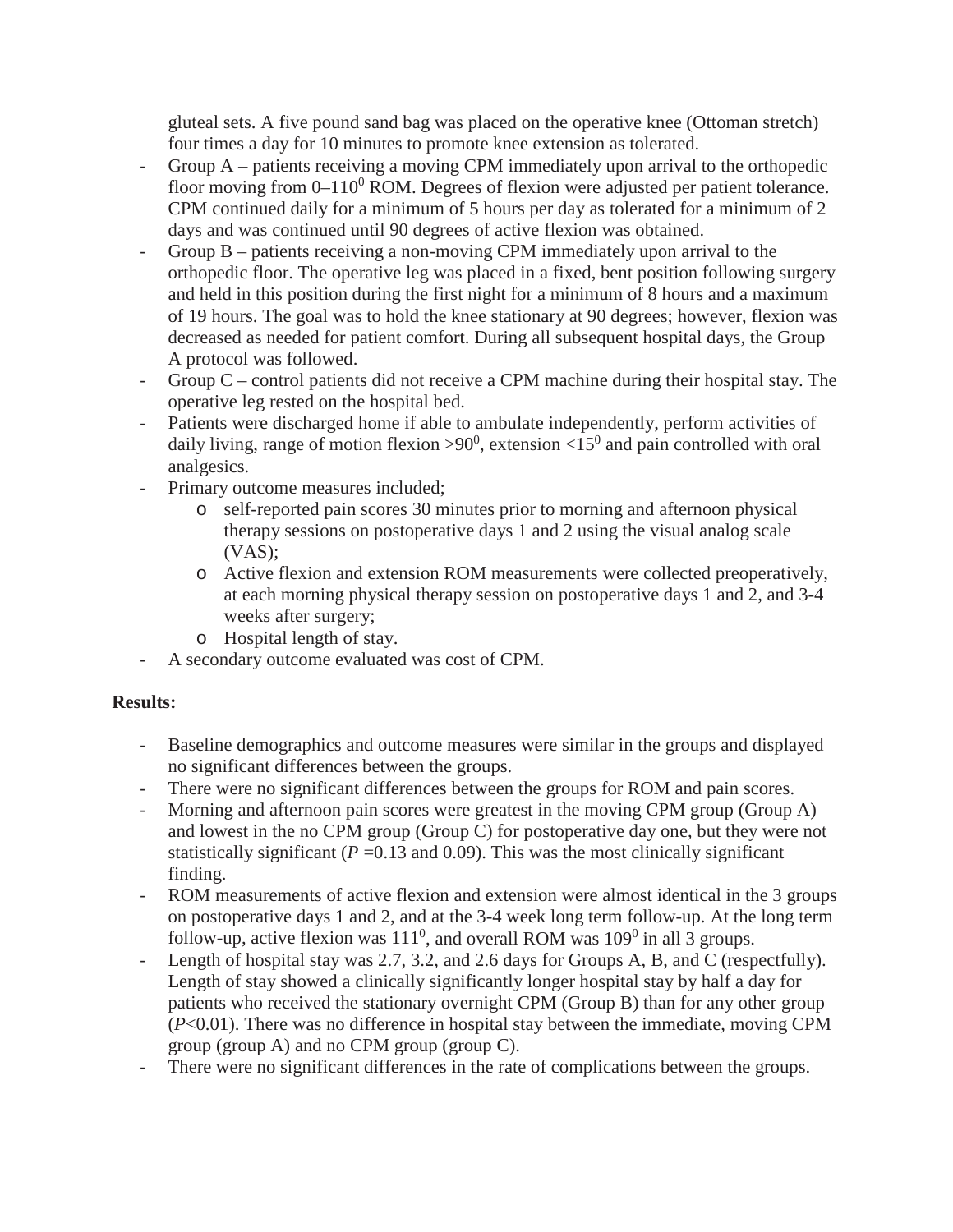- The use of a CPM device adds considerable cost to TKA rehabilitation. The cost to rent a CPM device per year for an institution is at least \$2,200, and additionally, there are labor charges for nursing staff to apply, adjust, and monitor the CPM device for an average of four hours per patient.

## **Authors' conclusions:**

- CPM provided no apparent benefit to patients recovering from TKA in all outcome variables. We found no clinically significant differences in ROM, swelling, blood loss, pain scores, or active ROM between any of the groups at any time.
- The results of this study provide evidence that CPM is not beneficial, at least in a facility that is focused on early mobility and a short hospital length of stay following TKA surgery.
- All 3 treatment groups attained similar ROM measurements in this study. These results show that early beneficial increases in active ROM with CPM use were not achieved.
- This study detected an actual increase in length of stay by half a day in the static overnight CPM group (Group B), while there was no difference in hospital stay between the immediate, moving CPM (Group A) and no CPM (Group C) groups.
- If CPM devices were not included in hospital postoperative rehabilitation protocols, institutions could save money.

# **Comments:**

- The strengths of this study were a randomized design and a relatively large sample size. All patients received the same physical therapy protocol, which focused on active ROM and early functional mobility. In addition, all patients also received the same posterior stabilized knee design implanted by one of 4 surgeons at a community hospital and the same postoperative multi-modal pain control program and the same care path.
- Outcome assessors taking ROM measurements could easily have been blinded to patient allocation group.
- One limitation of this study is the fact that patients were in control of the duration of CPM use, within the boundaries of their study group. Patients using CPM devices were not requested to keep a log of their CPM use and so patient compliance is unknown and could not be analyzed. If CPM users were actually not using their devices as recommended, this would decrease any real effect sizes found between CPM groups and non-CPM groups. Therefore, non-adherence to assigned CPM use could be an explanation of why no actual differences were found between CPM groups and the non-CPM group.
- Intention-to-treat analyses were used in this study, and by doing so, patients' noncompliance was taken into account.
- Non-compliance with a CPM device is an important issue to consider when recommending this treatment protocol.